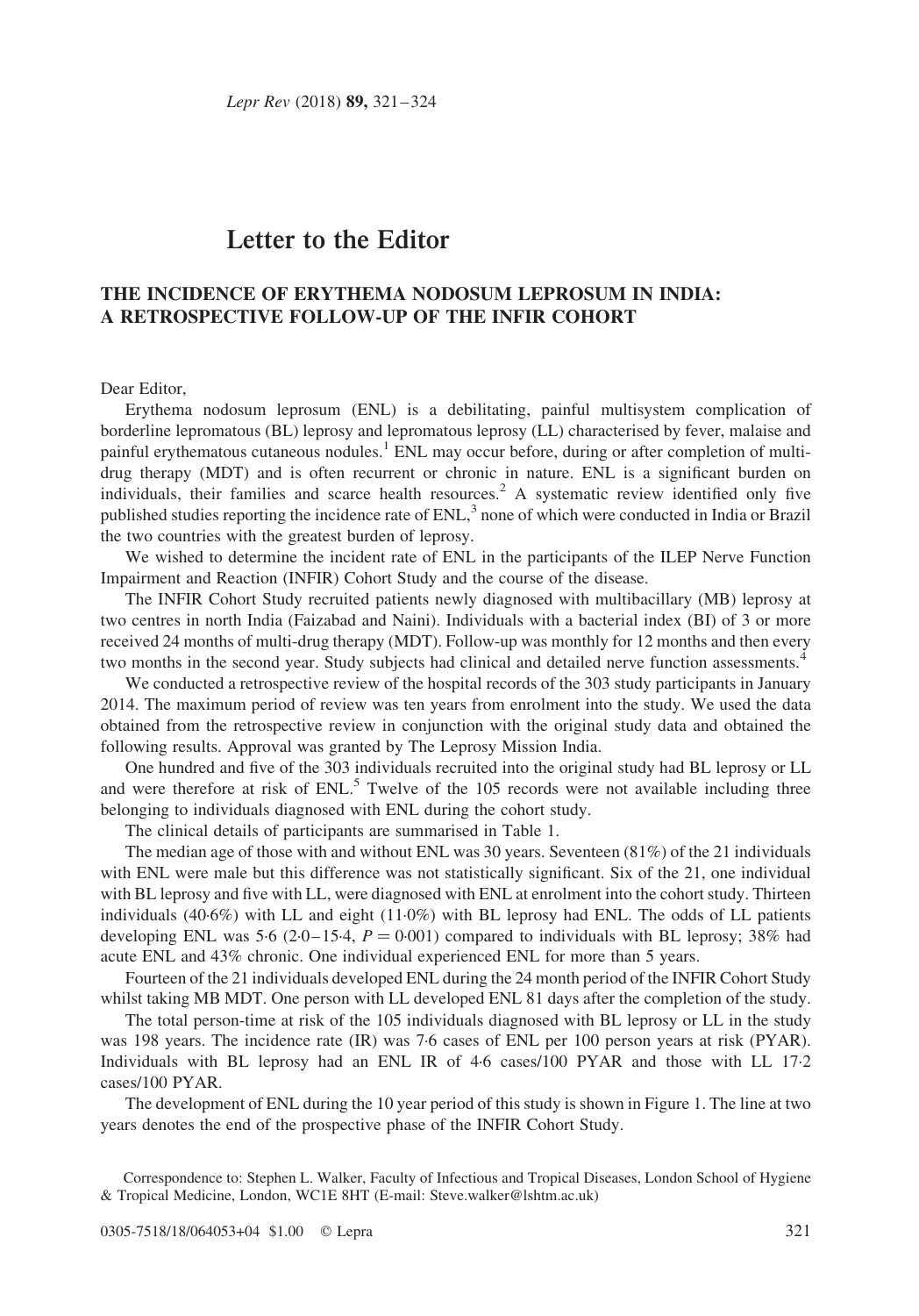#### <span id="page-1-0"></span>322 S.L. Walker et al.

|                                                                                            | Number                                         |                         |                                           |  |
|--------------------------------------------------------------------------------------------|------------------------------------------------|-------------------------|-------------------------------------------|--|
|                                                                                            | BL/LL participants<br>without ENL              | Individuals<br>with ENL | Unadjusted Odds ratio<br>and/or $P$ value |  |
| Median age [Range] (years)                                                                 | $30$ [12-60]                                   | $30$ $[22-60]$          | ns                                        |  |
| Gender (M:F)                                                                               | 2.82:1                                         | 4.25:1                  | ns                                        |  |
| <b>BL</b> leprosy                                                                          | 65                                             | 8                       | OR 5.6 $(P = 0.001)$                      |  |
| LL.                                                                                        | 19                                             | 13                      |                                           |  |
| Median of Mean Bacterial<br>Index [Range]                                                  | $2.0$ [0-5.33]                                 | $3.66$ [0-4.66]         |                                           |  |
| Mean duration of follow up<br>(days) since enrolment in INFIR<br>study $[95\% \text{ CI}]$ | 837.5 [675.5, 999.5033] 1357.6 [891.7, 1823.5] |                         | 0.0098                                    |  |
| Mean Time (days) to ENL diagnosis<br>after enrolment [95% CI]                              |                                                | $308.5$ [165.3,451.7]   |                                           |  |

| <b>Table 1.</b> The clinical details of participants with BL leprosy and LL in the INFIR Cohort $(n = 105)$ |  |  |  |
|-------------------------------------------------------------------------------------------------------------|--|--|--|
|-------------------------------------------------------------------------------------------------------------|--|--|--|

All patients with ENL received oral prednisolone. Clofazimine was used in five individuals and thalidomide in four.

This is the first study to report the IR of ENL in India, the country with the largest burden of leprosy.<sup>[6](#page-3-0)</sup> We report a higher incidence rate than other studies identified by Voorend and Post<sup>[3](#page-3-0)</sup> shown in [Table 2](#page-2-0) which vary greatly in methodology.

We report the number of cases of ENL per 100 PYAR in individuals diagnosed with leprosy and commenced on MB MDT. Other studies have reported the IR of ENL in terms of the number of episodes of ENL rather than the number of cases making comparison difficult. Saunderson et al. reported an incidence rate of 6.9 episodes of ENL per 100 PYAR in 300 Ethiopian MB patients of which 286 were classified as having BL leprosy or LL using the modified classification of Jopling.<sup>[7](#page-3-0)</sup>The retrospective study from Nepal reports an overall IR of 3·2 episodes of ENL/100 PYAR in patients with BL leprosy or LL.

The two studies<sup>[8,9](#page-3-0)</sup> from Bangladesh used MB classifications<sup>[10](#page-3-0)</sup> and were likely to have included a large proportion of borderline tuberculoid (BT) patients who are not at risk of ENL.

The study by Scollard and colleagues from Thailand calculated the IR of ENL by including patients before and after the start of MDT. The overall IR was 3.9 cases of ENL/100 PYAR. Thirty patients



Figure 1. The occurrence of ENL in patients with BL leprosy and LL in the INFIR Cohort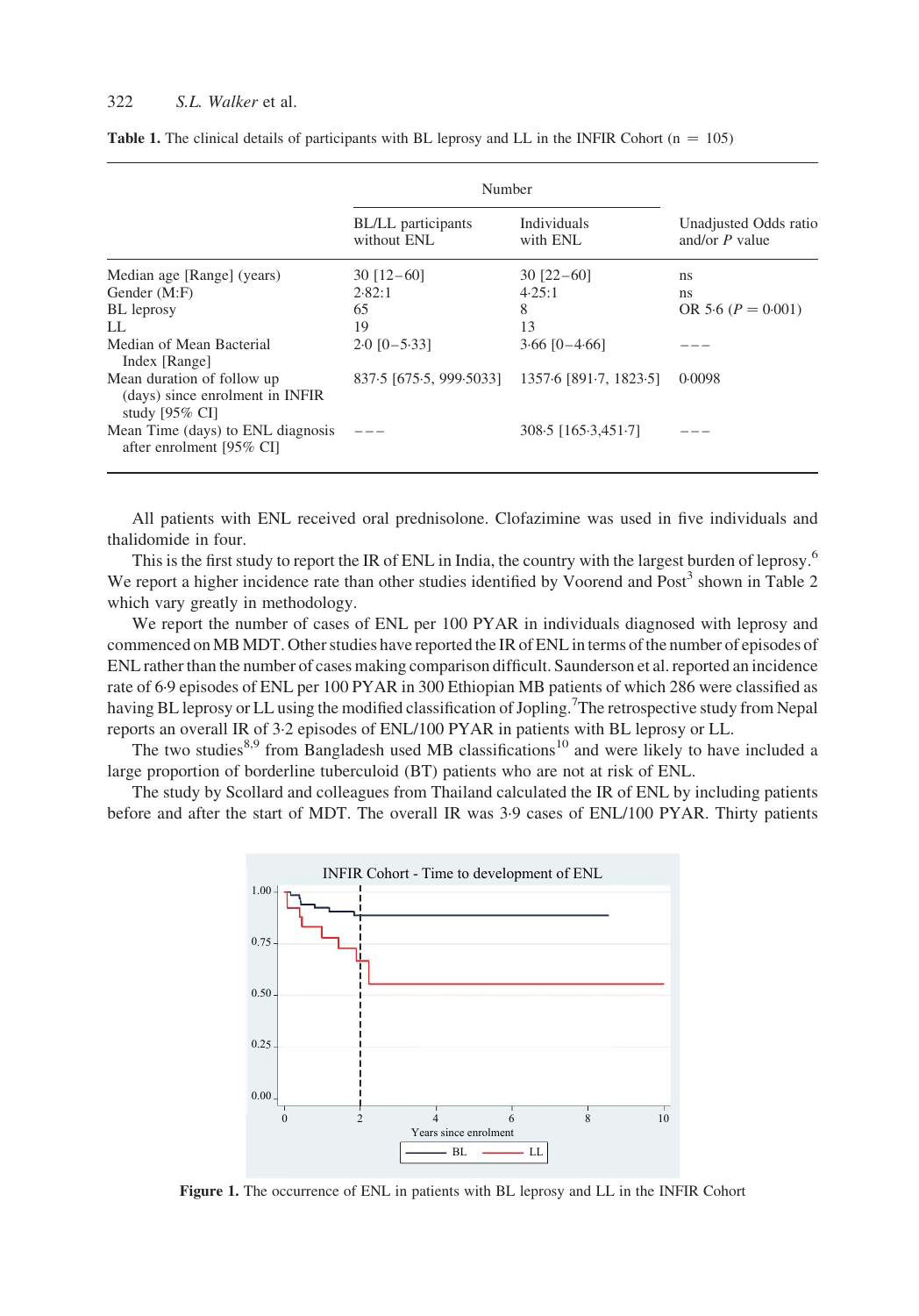| Study                          | Study location/type      | Population<br>at risk | Method of<br>classification | Number of<br>cases of ENL | Number<br>at risk | Cases<br>$(E$ pisodes* $)/$<br><b>100 PYAR</b> |
|--------------------------------|--------------------------|-----------------------|-----------------------------|---------------------------|-------------------|------------------------------------------------|
| Bangladesh <sup>8</sup>        | Field                    | MВ                    | Clinical and SSS            | -8                        | 357               | $1-1$                                          |
| Ethiopia <sup>11</sup>         | Field                    | MB                    | Clinical and SSS            | 16                        | 300               | $6.9*$                                         |
| Bangladesh2 <sup>9</sup>       | Field (Retrospective)    | MB                    | Clinical                    | 10                        | 471               |                                                |
| Thailand <sup>12</sup>         | Hospital                 | <b>BL/LL</b>          | Skin biopsy                 | 44                        | 119               | 3.9                                            |
| Nepal <sup>13</sup>            | Hospital (Retrospective) | <b>BL/LL</b>          | Skin biopsy                 | 22                        | 175               | $3.2*$                                         |
| India (Current<br>study INFIR) | Hospital                 | <b>BL/LL</b>          | Skin biopsy                 | 21                        | 105               | 7.6                                            |

<span id="page-2-0"></span>Table 2. Studies of the incidence of ENL

developed ENL after starting MDT and were followed for a total of 589 years. The IR of ENL in individuals diagnosed with BL leprosy or LL in this study is therefore 5·1 cases per 100 PYAR and is broadly comparable to the post-enrolment ENL IR of the INFIR cohort.

Our results provide information on the incidence of ENL in patients diagnosed with leprosy at referral centres in India. The figures should be interpreted cautiously because of the retrospective nature of the study, missing records and that on occasion individuals with higher BIs were selected for recruitment into the INFIR Cohort Study.<sup>[4](#page-3-0)</sup>

ENL is often chronic and may require prolonged immunosuppression.<sup>1,14</sup> Optimal management of ENL requires significant resources. An accurate estimate of the incidence of the condition in those at risk is important because it enables the burden on leprosy services to be predicted and thus the challenges of managing ENL to be better met.

The material contained in this work has not been published in its present form in any other scientific journal.

This work was funded in part by a Small Grant from the Royal Society of Tropical Medicine and Hygiene.

The INFIR Cohort Study was funded by Follereau Foundation of Luxembourg, LEPRA, The Leprosy Mission International.

\*Faculty of Infectious and Tropical Diseases, London School of Hygiene and Tropical Medicine, London, WC1E 7HTB, UK (E-mail: Steve.walker@ lshtm.ac.uk; peternicholls@gmx.com; Diana.lockwood@lshtm.ac.uk) \*\*Department of Dermatopathology, St. John's Institute of Dermatology, Guy's and St Thomas' NHS Foundation Trust, London, United Kingdom (E-mail: eglantinelebas@hotmail.com) \*\*\*The Leprosy Mission Hospital Naini, Allahabad, UP, India (E-mail: premal.das@ leprosymission.in; loretta.das@leprosymission.in) \*\*\*\*The Leprosy Mission Hospital Faizabad, UP, India (E-mail: neetamaximus@yahoo.co.in) \*\*\*\*\*Netherlands Leprosy Relief, P.O. Box 95005, 1090 HA, Amsterdam, The Netherlands (E-mail: W.v.Brakel@Leprastichting.NL)

STEPHEN L. WALKER\* EGLANTINE LEBAS\*\* PREMAL DAS\*\*\* NEETA MAXIMUS\*\*\*\* LORETTA DAS\*\*\* TIMOTHY MAXIMUS\*\*\*\* PRAMILA BARKATAKI\*\*\*\* WIM H. VAN BRAKEL\*\*\*\*\* PETER G. NICHOLLS\* DIANA N.J. LOCKWOOD\*